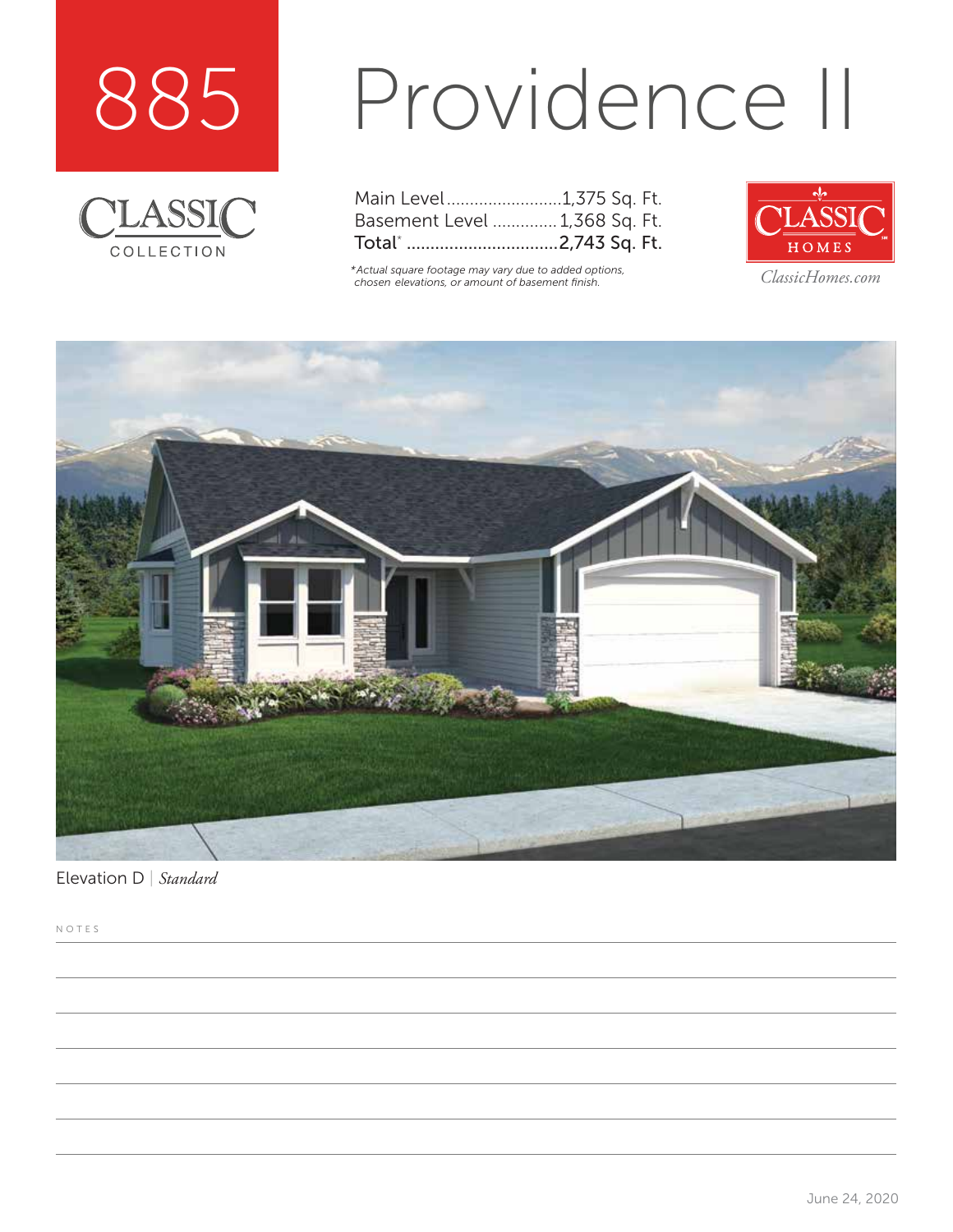### Main Level

#### PROVIDENCE II Model 885

*Standard 'D' Elevation shown*



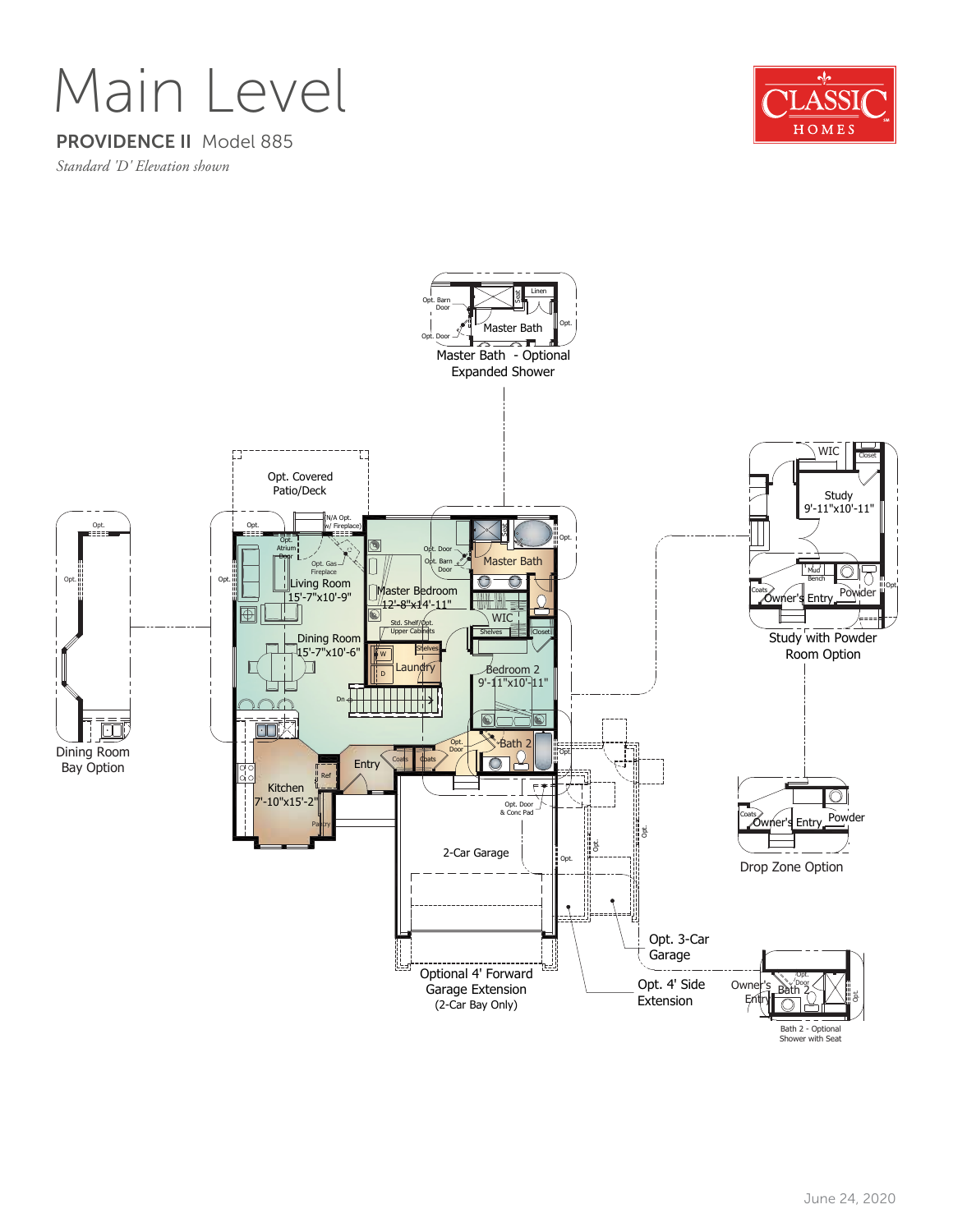### Basement Level

PROVIDENCE II Model 885 | with Optional Finish